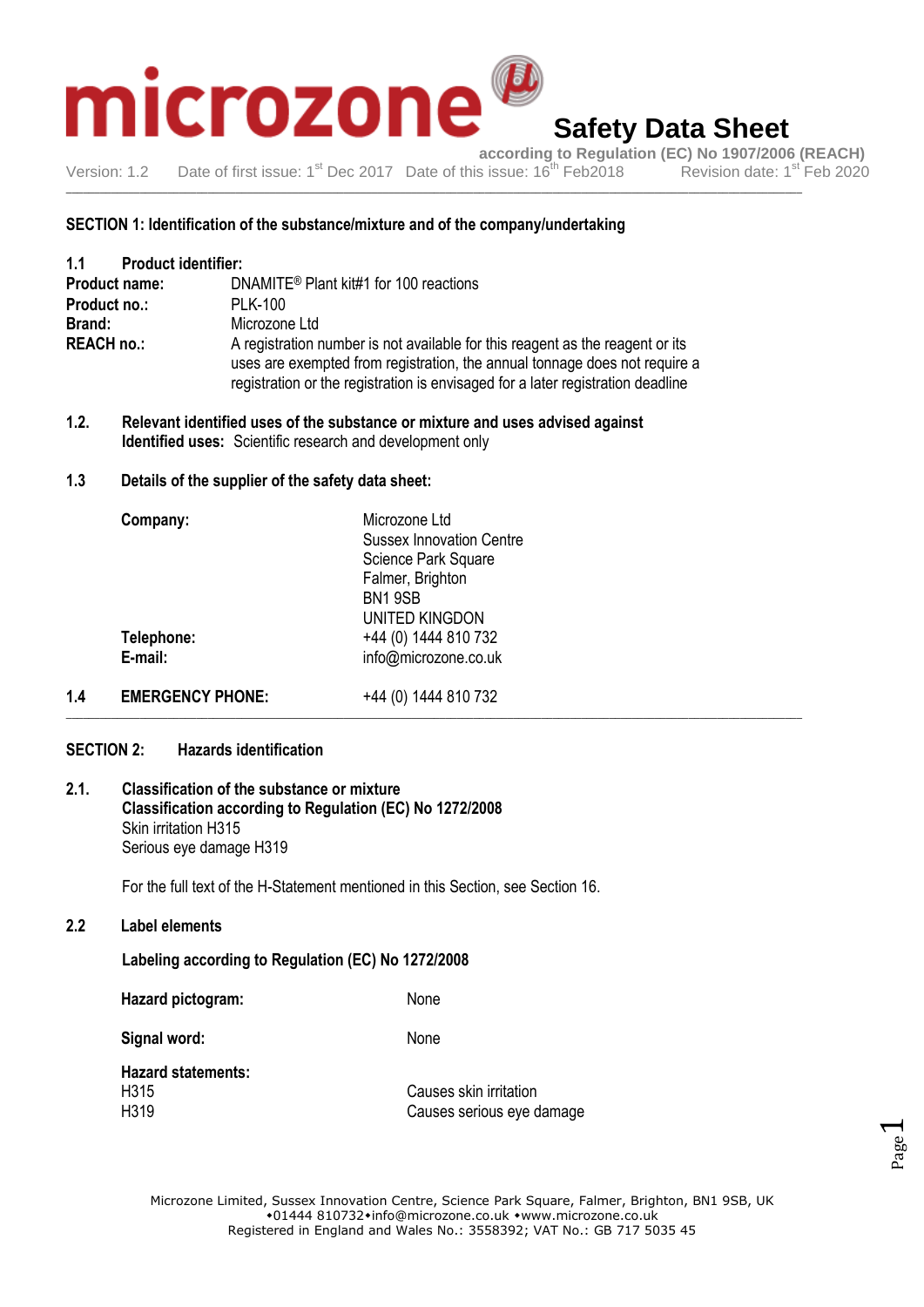

## **Safety Data Sheet**

**according to Regulation (EC) No 1907/2006 (REACH)**<br>s issue: 16<sup>th</sup> Feb2018 Revision date: 1<sup>st</sup> Feb 2020 Version: 1.2 Date of first issue:  $1<sup>st</sup>$  Dec 2017 Date of this issue:  $16<sup>th</sup>$  Feb 2018

**Precautionary statements:** This product should be handled only by those persons who have been trained in laboratory techniques and that it is used in accordance with the principles of good laboratory practice

**Supplemental Hazard statements:** None

#### **2.3 Other hazards**

This mixture contains no components considered to be either persistent, bioaccumulative and toxic (PBT), or very persistent and very bioaccumulative (vPvB)

\_\_\_\_\_\_\_\_\_\_\_\_\_\_\_\_\_\_\_\_\_\_\_\_\_\_\_\_\_\_\_\_\_\_\_\_\_\_\_\_\_\_\_\_\_\_\_\_\_\_\_\_\_\_\_\_\_\_\_\_\_\_\_\_\_\_\_\_\_\_\_\_\_\_\_\_\_\_\_\_\_\_\_\_\_\_\_\_\_\_\_\_\_\_\_\_\_\_\_\_\_\_\_\_\_\_\_\_\_\_\_\_\_\_\_\_\_\_\_\_\_\_\_\_\_\_\_\_\_\_

#### **SECTION 3. Composition/information on ingredients**

**3.1 Substances** not applicable

#### **3.2 Mixtures**

| Description of the mixture:   | Proprietary mixtures<br>$LA = lysis$ solution<br>$PA = protein$ precipitation solution<br>$CA =$ capture solution |
|-------------------------------|-------------------------------------------------------------------------------------------------------------------|
| <b>Hazardous ingredients:</b> | Harmful; Harmful if swallowed; Harmful to eyes, respiratory<br>system and skin.                                   |

\_\_\_\_\_\_\_\_\_\_\_\_\_\_\_\_\_\_\_\_\_\_\_\_\_\_\_\_\_\_\_\_\_\_\_\_\_\_\_\_\_\_\_\_\_\_\_\_\_\_\_\_\_\_\_\_\_\_\_\_\_\_\_\_\_\_\_\_\_\_\_\_\_\_\_\_\_\_\_\_\_\_\_\_\_\_\_\_\_\_\_\_\_\_\_\_\_\_\_\_\_\_\_\_\_\_\_\_\_\_\_\_\_\_\_\_\_\_\_\_\_\_\_\_\_\_\_\_\_\_

#### **SECTION 4: First aid measures**

#### **4.1 Description of first aid measures**

#### **General information**

Consult a physician. Show this safety data sheet to the doctor in attendance **Following inhalation** If breathed in, move person into fresh air. If not breathing, give artificial respiration. Consult a physician **Following skin contact** Wash off with soap and plenty of water. Consult a physician **Following eye contact** Flush eyes with water as a precaution **Following ingestion** Never give anything by mouth to an unconscious person. Rinse mouth with water. Consult a physician

- **4.2 Most important symptoms and effects, both acute and delayed** The most important known symptoms and effects are described in the labelling (see section 2.2) and/or in section 11
- **4.3 Indication of any immediate medical attention and special treatment needed** No data available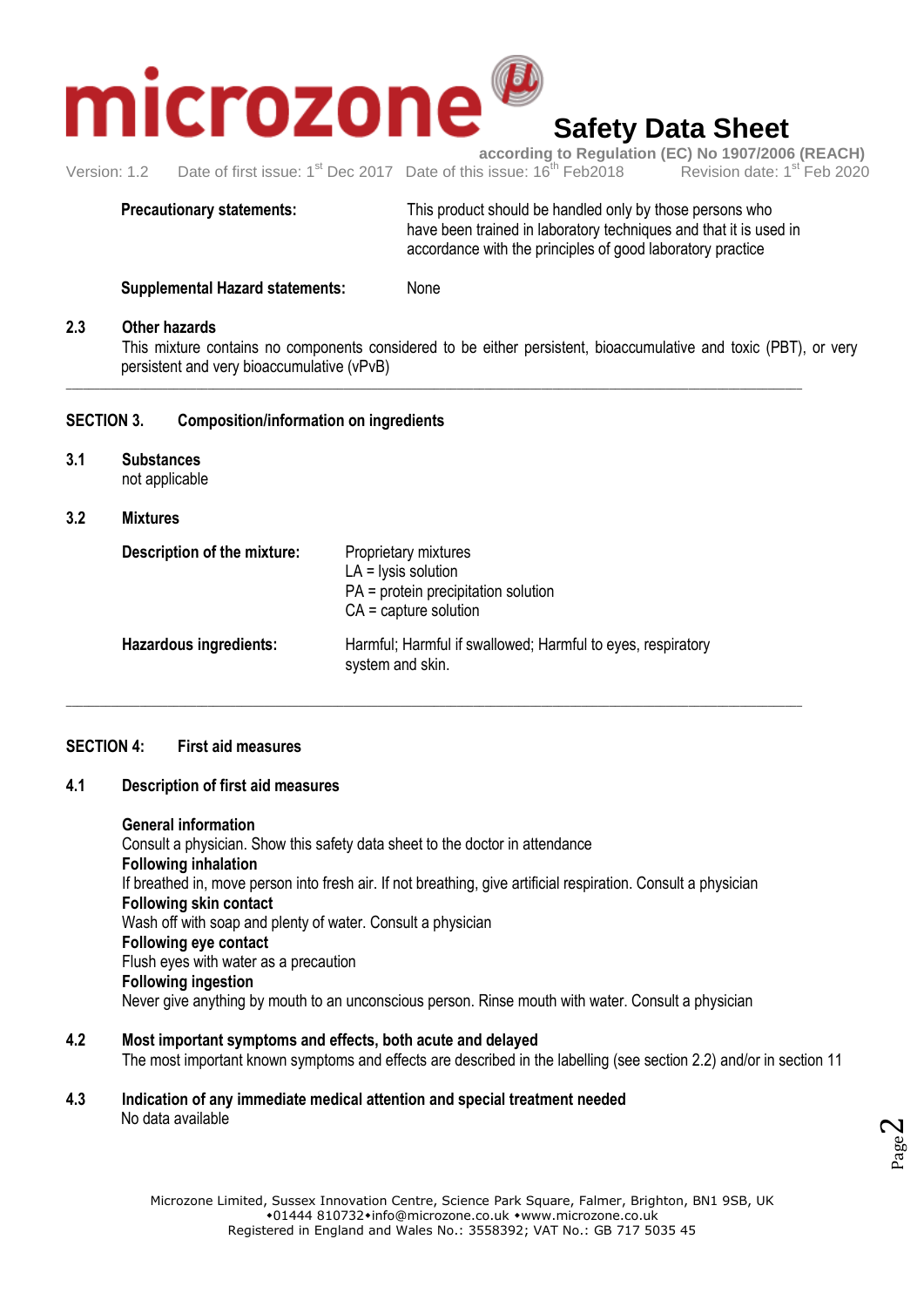# **according to Regulation (EC) No 1907/2006 (REACH)**<br>
Date of first issue: 1<sup>st</sup> Dec 2017 Date of this issue: 16<sup>th</sup> Feb2018 Revision date: 1<sup>st</sup> Feb 2020

## **Safety Data Sheet**

Version: 1.2 Date of first issue: 1<sup>st</sup> Dec 2017 Date of this issue: 16<sup>th</sup> Feb 2018 \_\_\_\_\_\_\_\_\_\_\_\_\_\_\_\_\_\_\_\_\_\_\_\_\_\_\_\_\_\_\_\_\_\_\_\_\_\_\_\_\_\_\_\_\_\_\_\_\_\_\_\_\_\_\_\_\_\_\_\_\_\_\_\_\_\_\_\_\_\_\_\_\_\_\_\_\_\_\_\_\_\_\_\_\_\_\_\_\_\_\_\_\_\_\_\_\_\_\_\_\_\_\_\_\_\_\_\_\_\_\_\_\_\_\_\_\_\_\_\_\_\_\_\_\_\_\_\_\_\_

#### **SECTION 5: Firefighting measures**

- **5.1 Extinguishing media Suitable extinguishing media** Use water spray, alcohol-resistant foam, dry chemical or carbon dioxide **5.2 Special hazards arising from the substance or mixture** Nature of decomposition not known **5.3 Advice for fire-fighters** Wear self-contained breathing apparatus for firefighting if necessary **5.4 Further information**
- No data available \_\_\_\_\_\_\_\_\_\_\_\_\_\_\_\_\_\_\_\_\_\_\_\_\_\_\_\_\_\_\_\_\_\_\_\_\_\_\_\_\_\_\_\_\_\_\_\_\_\_\_\_\_\_\_\_\_\_\_\_\_\_\_\_\_\_\_\_\_\_\_\_\_\_\_\_\_\_\_\_\_\_\_\_\_\_\_\_\_\_\_\_\_\_\_\_\_\_\_\_\_\_\_\_\_\_\_\_\_\_\_\_\_\_\_\_\_\_\_\_\_\_\_\_\_\_\_\_\_\_

#### **SECTION 6: Accidental release measures**

- **6.1 Personal precautions, protective equipment and emergency procedures** Use personal protective equipment. Avoid breathing vapours, mist or gas. Ensure adequate ventilation. For personal protection see section 8
- **6.2 Environmental precautions** Prevent further leakage or spillage if safe to do so. Do not let product enter drains. Discharge into the environment must be avoided.
- **6.3 Methods and material for containment and cleaning up** Soak up with inert absorbent material and dispose of as hazardous waste. Keep in suable, closed containers for disposal

\_\_\_\_\_\_\_\_\_\_\_\_\_\_\_\_\_\_\_\_\_\_\_\_\_\_\_\_\_\_\_\_\_\_\_\_\_\_\_\_\_\_\_\_\_\_\_\_\_\_\_\_\_\_\_\_\_\_\_\_\_\_\_\_\_\_\_\_\_\_\_\_\_\_\_\_\_\_\_\_\_\_\_\_\_\_\_\_\_\_\_\_\_\_\_\_\_\_\_\_\_\_\_\_\_\_\_\_\_\_\_\_\_\_\_\_\_\_\_\_\_\_\_\_\_\_\_\_\_\_

**6.4 Reference to other sections** For disposal see section 13

#### **SECTION 7: Handling and storage**

- **7.1 Precautions for safe handling**
	- See section 2.2
- **7.2 Conditions for safe storage, including any incompatibilities** Keep container tightly closed in a dry and well-ventilated place. Store in cool place Recommended storage temperature +4°C

#### **7.3 Specific end uses**

Apart from the uses mentioned in section 1.2 no other specific uses are stipulated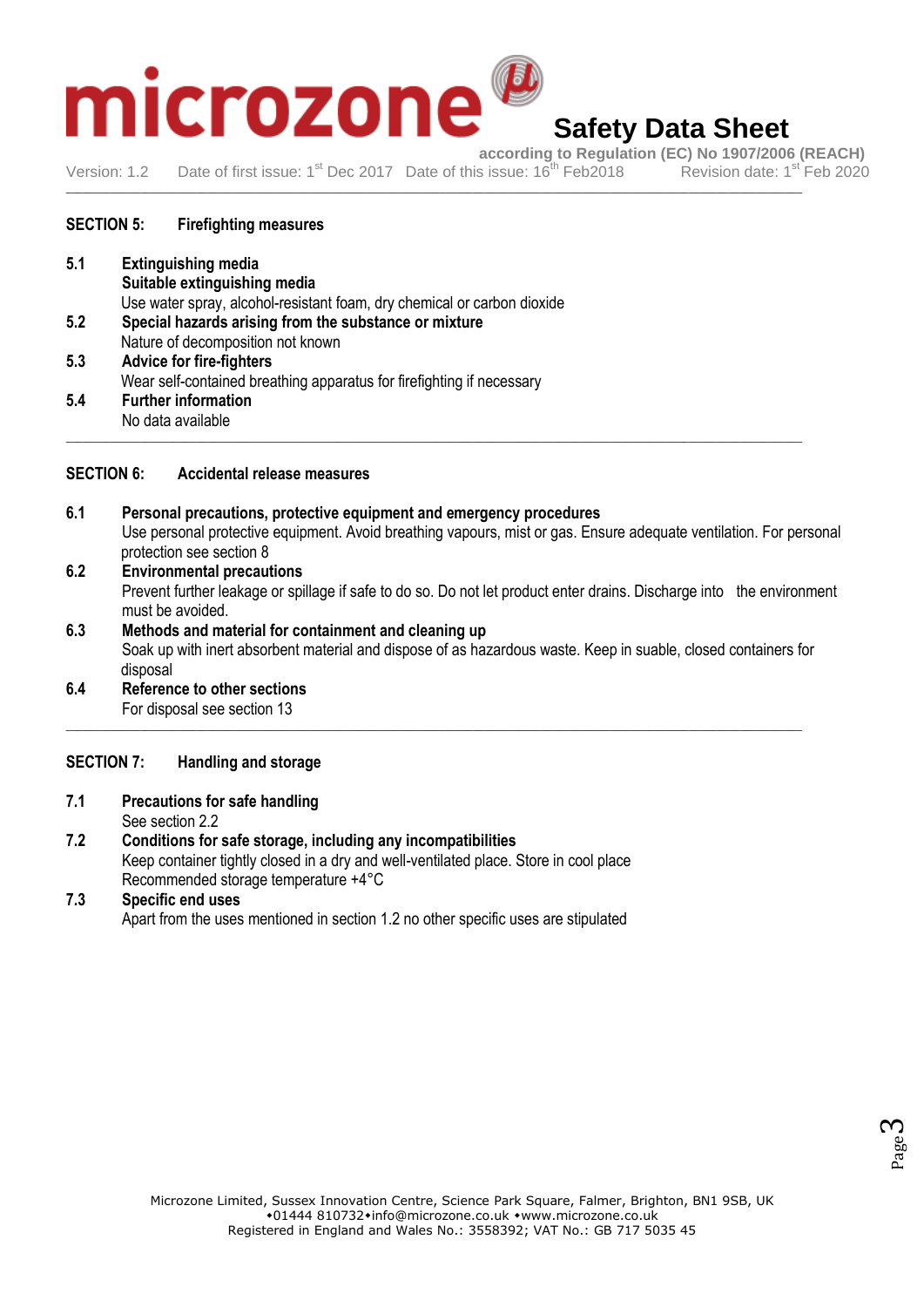

### **Safety Data Sheet**

**according to Regulation (EC) No 1907/2006 (REACH)**<br>s issue: 16<sup>th</sup> Feb2018 Revision date: 1<sup>st</sup> Feb 2020 Version: 1.2 Date of first issue: 1<sup>st</sup> Dec 2017 Date of this issue: 16<sup>th</sup> Feb 2018

\_\_\_\_\_\_\_\_\_\_\_\_\_\_\_\_\_\_\_\_\_\_\_\_\_\_\_\_\_\_\_\_\_\_\_\_\_\_\_\_\_\_\_\_\_\_\_\_\_\_\_\_\_\_\_\_\_\_\_\_\_\_\_\_\_\_\_\_\_\_\_\_\_\_\_\_\_\_\_\_\_\_\_\_\_\_\_\_\_\_\_\_\_\_\_\_\_\_\_\_\_\_\_\_\_\_\_\_\_\_\_\_\_\_\_\_\_\_\_\_\_\_\_\_\_\_\_\_\_\_

#### **SECTION 8: Exposure controls/personal protection**

#### **8.1 Control parameters**

#### **Components with workplace control parameters**

Contains no substances with occupational exposure limit values

#### **8.2 Exposure controls**

Appropriate engineering controls

Handle in accordance with good industrial hygiene and safety practice. Wash hands before breaks and at the end of workday

#### **Personal protective equipment**

#### **Eye/face protection**

Tightly fitting safety goggles. Faceshield (8-inch minimum). Use equipment for eye protection tested and approved under appropriate government standards such as NIOSG (US) or EN 166 (EU)

#### **Skin protection**

Handle with gloves. Gloves must be inspected prior to use. Use proper glove removal technique (without touching glove's outer surface) to avoid skin contact with the product. Dispose of contaminated gloves after use in accordance with applicable laws and good laboratory practices. Wash and dry hands

The selected protective gloves have to satisfy the specification of EU Directive 89/686/EEC and the standard EN 374 derived from it

Full contact Material: Nitrile rubber Minimum layer thickness: 0.11 mm Break through time: 480 min Material tested: Dermatril ® (KCL 740 / Aldrich Z677272, Size M)

Splash contact Material: Nitrile rubber Minimum layer thickness: 0.11 mm Break through time: 480 min Materila tested: Dermatril ® (KCL 740 / Aldrich Z677272, Size M)

Data source: KCL GmbH, D-36124 Eichenzell, phone +49 (0)6659 87300 Test method: EN374

If used in solution, or mixed with other substances and under conditions which differ from EN374, contact the supplier of the CE approved gloves. This recommendation is advisory only and must be evaluated by an industrial hygienist and safety officer familiar with the specific situation of anticipated use by our customers. It would not be construed as offering an approval for any specific use scenario.

#### **Body Protection**

Complete suit protecting against chemicals. The type of protective equipment must be selected according to the concentration and amount of the dangerous substance at the specific workplace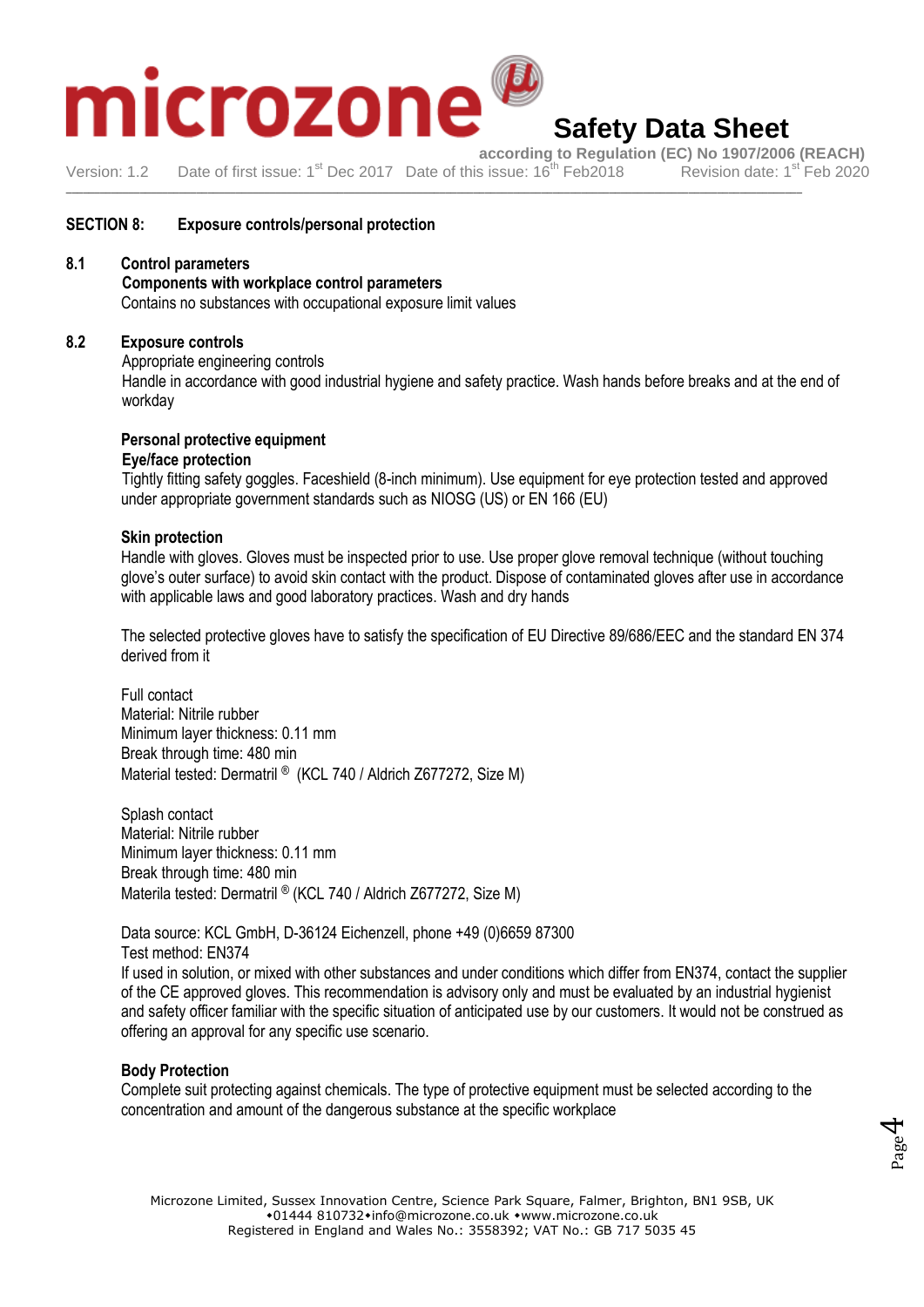## crozone **Safety Data Sheet**

**according to Regulation (EC) No 1907/2006 (REACH)**<br>s issue: 16<sup>th</sup> Feb2018 Revision date: 1<sup>st</sup> Feb 2020 Version: 1.2 Date of first issue: 1<sup>st</sup> Dec 2017 Date of this issue: 16<sup>th</sup> Feb 2018

#### **Respiratory protection**

Where risk assessment shows air-purifying respirators are appropriate use a full-face respirator with multi-purpose combination (US) or type ABEK (EN 14387) respirator cartridges as a backup to engineering controls. If the respirator is the sole means of protection, use a full-face supplier air respirator. Use respirators and components tested and approved under appropriate government standards sus as NIOSH (US) or CEN (EU)

#### **Control of environmental exposure**

Prevent further leakage or spillage if safe to do so. Do not let product enter drains. Discharge into the environment must be avoided

\_\_\_\_\_\_\_\_\_\_\_\_\_\_\_\_\_\_\_\_\_\_\_\_\_\_\_\_\_\_\_\_\_\_\_\_\_\_\_\_\_\_\_\_\_\_\_\_\_\_\_\_\_\_\_\_\_\_\_\_\_\_\_\_\_\_\_\_\_\_\_\_\_\_\_\_\_\_\_\_\_\_\_\_\_\_\_\_\_\_\_\_\_\_\_\_\_\_\_\_\_\_\_\_\_\_\_\_\_\_\_\_\_\_\_\_\_\_\_\_\_\_\_\_\_\_\_\_\_\_

#### **SECTION 9. Physical and chemical properties**

#### **9.1 Information on basic physical and chemical properties**

| a) | Appearance:                                   | Liquid            |
|----|-----------------------------------------------|-------------------|
| b) | Physical state:                               | Semi-viscous      |
| c) | Colour:                                       | Clear             |
| d) | Odour:                                        | None              |
| e) | Odour threshold:                              | No data available |
| f) | pH:                                           | No data available |
| g) | Melting point/freezing point:                 | No data available |
| h) | Initial boiling point and boiling range:      | No data available |
| i) | Flash point:                                  | No data available |
| j) | Evaporation rate:                             | No data available |
| k) | Flammability (solid gas):                     | No data available |
| I) | Upper/lower flammability or explosive limits: | No data available |
| m) | Vapour pressure:                              | No data available |
| n) | Vapour density:                               | No data available |
| 0) | Relative density:                             | No data available |
| p) | Water solubility:                             | No data available |
| q) | Partition coefficient:                        | No data available |
| r) | Auto-ignition:                                | No data available |
| s) | Decomposition temperature:                    | No data available |
| t) | Viscosity:                                    | No data available |
| u) | Explosive properties:                         | No data available |
| V) | Oxidizing properties:                         | No data available |
|    |                                               |                   |

#### **9.2 Other information:**

No data available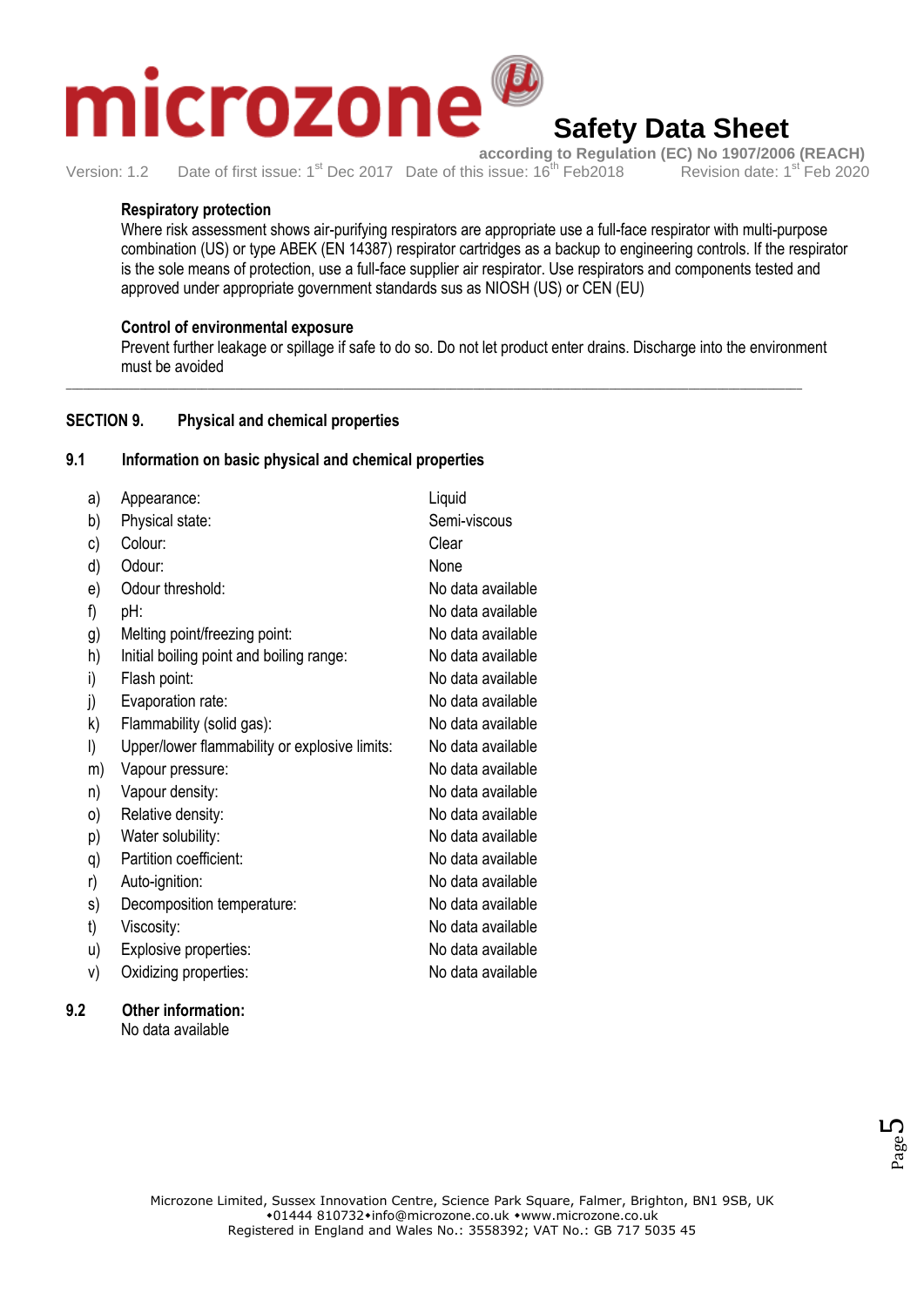# **afety Data Sheet**<br>Date of first issue: 1<sup>st</sup> Dec 2017 Date of this issue: 16<sup>th</sup> Feb2018<br>Date of first issue: 1<sup>st</sup> Dec 2017 Date of this issue: 16<sup>th</sup> Feb2018<br>Revision date: 1<sup>st</sup> Feb 2020

## **Safety Data Sheet**

Version: 1.2 Date of first issue: 1<sup>st</sup> Dec 2017 Date of this issue: 16<sup>th</sup> Feb 2018 \_\_\_\_\_\_\_\_\_\_\_\_\_\_\_\_\_\_\_\_\_\_\_\_\_\_\_\_\_\_\_\_\_\_\_\_\_\_\_\_\_\_\_\_\_\_\_\_\_\_\_\_\_\_\_\_\_\_\_\_\_\_\_\_\_\_\_\_\_\_\_\_\_\_\_\_\_\_\_\_\_\_\_\_\_\_\_\_\_\_\_\_\_\_\_\_\_\_\_\_\_\_\_\_\_\_\_\_\_\_\_\_\_\_\_\_\_\_\_\_\_\_\_\_\_\_\_\_\_\_

\_\_\_\_\_\_\_\_\_\_\_\_\_\_\_\_\_\_\_\_\_\_\_\_\_\_\_\_\_\_\_\_\_\_\_\_\_\_\_\_\_\_\_\_\_\_\_\_\_\_\_\_\_\_\_\_\_\_\_\_\_\_\_\_\_\_\_\_\_\_\_\_\_\_\_\_\_\_\_\_\_\_\_\_\_\_\_\_\_\_\_\_\_\_\_\_\_\_\_\_\_\_\_\_\_\_\_\_\_\_\_\_\_\_\_\_\_\_\_\_\_\_\_\_\_\_\_\_\_\_

#### **SECTION 10: Stability and reactivity**

- **10.1 Reactivity** No data available
- **10.2 Chemical stability** Stable under recommended storage conditions
- **10.3 Possibility of hazardous reactions** No data available
- **10.4 Conditions to avoid:** No data available
- **10.5 Incompatible materials /** Materials to avoid:**:** No data available
- **10.6 Hazardous decomposition products:** No decomposition if stored and applied as directed

#### **SECTION 11: Toxicological information**

**11.1 Information on toxicological effects Acute toxicity**  No data available

> **Skin corrosion/irritation**  No data available

**Serious eye damage/eye irritation**  No data available

**Respiratory or skin sensitisation Skin sensitisation**  No data available

**Respiratory sensitisation**  No data available

**Germ cell mutagenicity**  No data available

**Carcinogenicity**  No data available

**Reproductive toxicity**  No data available

Page  $\mathcal{O}$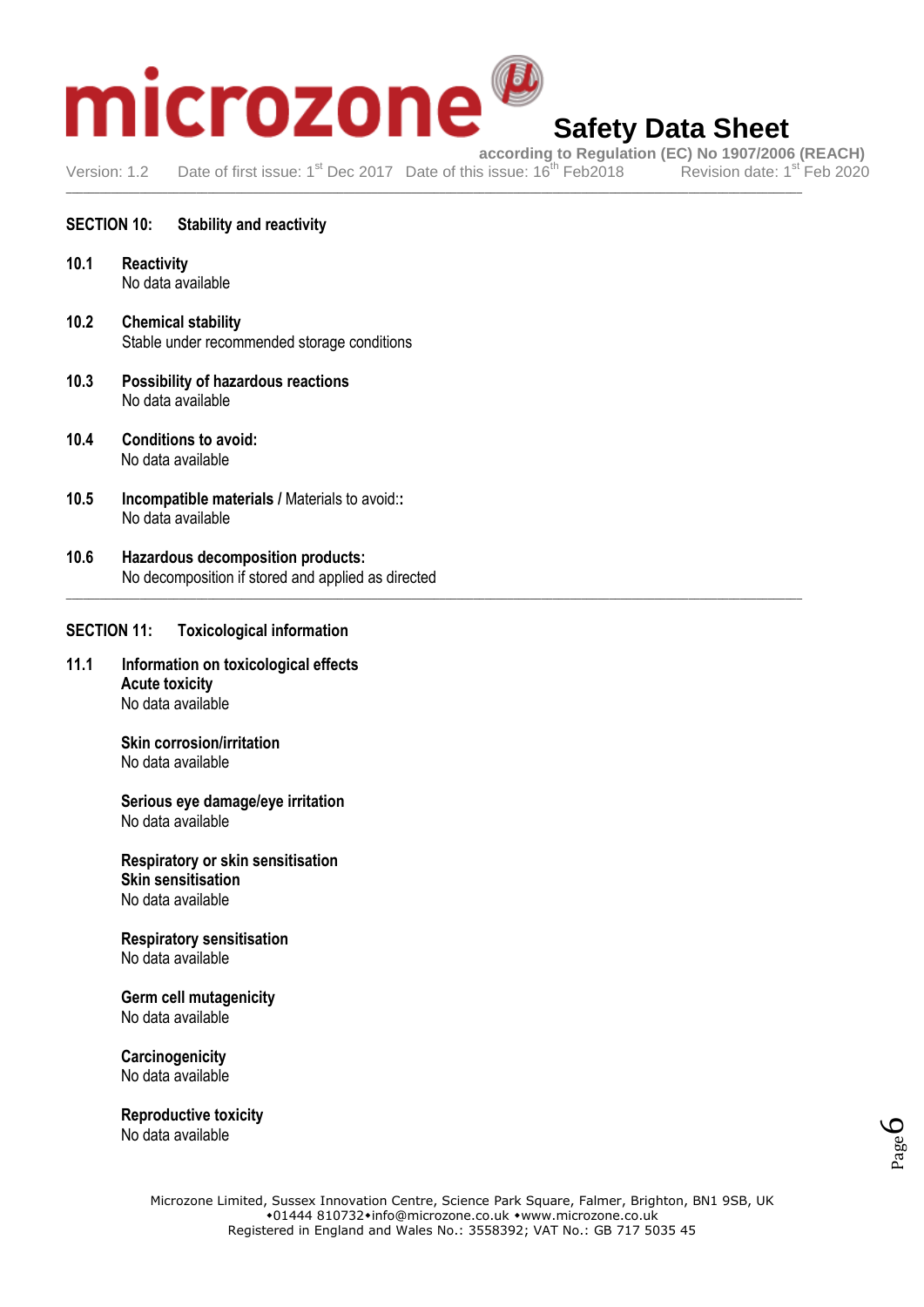

## **Safety Data Sheet**

Version: 1.2 Date of first issue: 1<sup>st</sup> Dec 2017 Date of this issue: 16<sup>th</sup> Feb 2018

**STOT - single exposure**  No data available

#### **STOT - repeated exposure**  No data available

#### **Aspiration toxicity**  No data available

#### \_\_\_\_\_\_\_\_\_\_\_\_\_\_\_\_\_\_\_\_\_\_\_\_\_\_\_\_\_\_\_\_\_\_\_\_\_\_\_\_\_\_\_\_\_\_\_\_\_\_\_\_\_\_\_\_\_\_\_\_\_\_\_\_\_\_\_\_\_\_\_\_\_\_\_\_\_\_\_\_\_\_\_\_\_\_\_\_\_\_\_\_\_\_\_\_\_\_\_\_\_\_\_\_\_\_\_\_\_\_\_\_\_\_\_\_\_\_\_\_\_\_\_\_\_\_\_\_\_\_

- **SECTION 12: Ecological information**
- **12.1 Toxicity:** No data available
- **12.2 Persistence and degradability** No data available
- **12.3 Bioaccumulative potential** No data available
- **12.4 Mobility in soil** No data available

#### **12.5 Results of PBT and vPvB assessment** This substance/mixture contains no components considered to be either persistent, bioaccumulative and toxic (PBT), or very persistent and very bioaccumulative (vPvB) at levels of 0.1% or higher

\_\_\_\_\_\_\_\_\_\_\_\_\_\_\_\_\_\_\_\_\_\_\_\_\_\_\_\_\_\_\_\_\_\_\_\_\_\_\_\_\_\_\_\_\_\_\_\_\_\_\_\_\_\_\_\_\_\_\_\_\_\_\_\_\_\_\_\_\_\_\_\_\_\_\_\_\_\_\_\_\_\_\_\_\_\_\_\_\_\_\_\_\_\_\_\_\_\_\_\_\_\_\_\_\_\_\_\_\_\_\_\_\_\_\_\_\_\_\_\_\_\_\_\_\_\_\_\_\_\_

\_\_\_\_\_\_\_\_\_\_\_\_\_\_\_\_\_\_\_\_\_\_\_\_\_\_\_\_\_\_\_\_\_\_\_\_\_\_\_\_\_\_\_\_\_\_\_\_\_\_\_\_\_\_\_\_\_\_\_\_\_\_\_\_\_\_\_\_\_\_\_\_\_\_\_\_\_\_\_\_\_\_\_\_\_\_\_\_\_\_\_\_\_\_\_\_\_\_\_\_\_\_\_\_\_\_\_\_\_\_\_\_\_\_\_\_\_\_\_\_\_\_\_\_\_\_\_\_\_\_

**12.6 Other adverse effects:** No data available

#### **SECTION 13: Disposal considerations**

#### **13.1 Waste treatment methods Product** Offer surplus and non-recyclable solutions to a licensed disposal company.

#### **Contaminated packaging**

Dispose of as unused product.

#### **SECTION 14: Transport information**

#### 14.1 **UN number**

Not regulated as dangerous goods

- 14.2 **UN proper shipping name** Not regulated as dangerous goods
- 14.3 **Transport hazard class(es)** Not regulated as dangerous goods

Page  $\overline{\phantom{a}}$ 

Microzone Limited, Sussex Innovation Centre, Science Park Square, Falmer, Brighton, BN1 9SB, UK  $*01444810732*$ info@microzone.co.uk \*www.microzone.co.uk Registered in England and Wales No.: 3558392; VAT No.: GB 717 5035 45